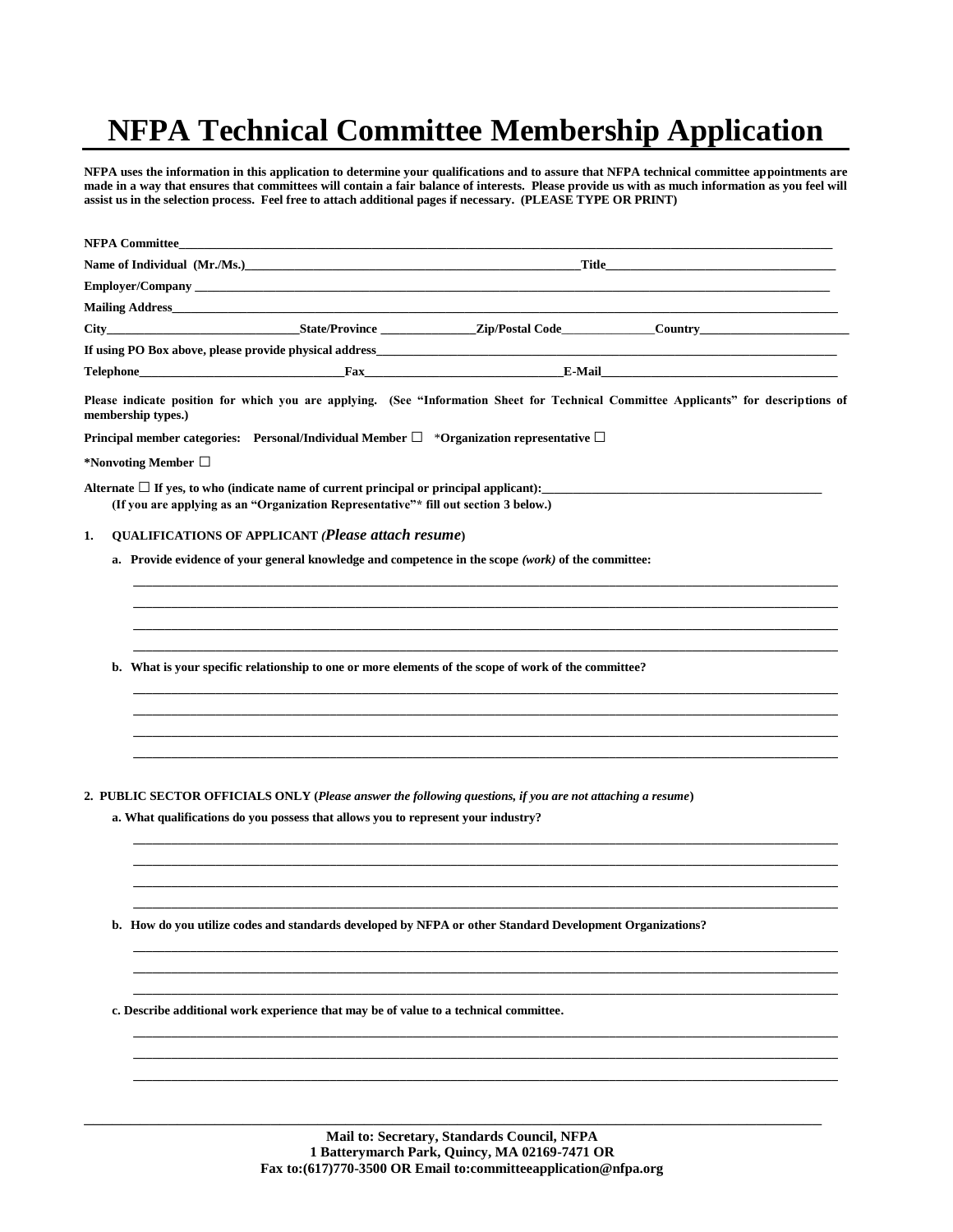**d. Describe is your educational background?**

**\_\_\_\_\_\_\_\_\_\_\_\_\_\_\_\_\_\_\_\_\_\_\_\_\_\_\_\_\_\_\_\_\_\_\_\_\_\_\_\_\_\_\_\_\_\_\_\_\_\_\_\_\_\_\_\_\_\_\_\_\_\_\_\_\_\_\_\_\_\_\_\_\_\_\_\_\_\_\_\_\_\_\_\_\_\_\_\_\_\_\_\_\_\_\_\_\_\_\_\_\_\_\_\_\_\_\_\_\_\_\_ \_\_\_\_\_\_\_\_\_\_\_\_\_\_\_\_\_\_\_\_\_\_\_\_\_\_\_\_\_\_\_\_\_\_\_\_\_\_\_\_\_\_\_\_\_\_\_\_\_\_\_\_\_\_\_\_\_\_\_\_\_\_\_\_\_\_\_\_\_\_\_\_\_\_\_\_\_\_\_\_\_\_\_\_\_\_\_\_\_\_\_\_\_\_\_\_\_\_\_\_\_\_\_\_\_\_\_\_\_\_\_ \_\_\_\_\_\_\_\_\_\_\_\_\_\_\_\_\_\_\_\_\_\_\_\_\_\_\_\_\_\_\_\_\_\_\_\_\_\_\_\_\_\_\_\_\_\_\_\_\_\_\_\_\_\_\_\_\_\_\_\_\_\_\_\_\_\_\_\_\_\_\_\_\_\_\_\_\_\_\_\_\_\_\_\_\_\_\_\_\_\_\_\_\_\_\_\_\_\_\_\_\_\_\_\_\_\_\_\_\_\_\_ e. Have you published any articles or publications related to your industry or related to Codes and Standards? \_\_\_\_\_\_\_\_\_\_\_\_\_\_\_\_\_\_\_\_\_\_\_\_\_\_\_\_\_\_\_\_\_\_\_\_\_\_\_\_\_\_\_\_\_\_\_\_\_\_\_\_\_\_\_\_\_\_\_\_\_\_\_\_\_\_\_\_\_\_\_\_\_\_\_\_\_\_\_\_\_\_\_\_\_\_\_\_\_\_\_\_\_\_\_\_\_\_\_\_\_\_\_\_\_\_\_\_\_\_\_ \_\_\_\_\_\_\_\_\_\_\_\_\_\_\_\_\_\_\_\_\_\_\_\_\_\_\_\_\_\_\_\_\_\_\_\_\_\_\_\_\_\_\_\_\_\_\_\_\_\_\_\_\_\_\_\_\_\_\_\_\_\_\_\_\_\_\_\_\_\_\_\_\_\_\_\_\_\_\_\_\_\_\_\_\_\_\_\_\_\_\_\_\_\_\_\_\_\_\_\_\_\_\_\_\_\_\_\_\_\_\_ \_\_\_\_\_\_\_\_\_\_\_\_\_\_\_\_\_\_\_\_\_\_\_\_\_\_\_\_\_\_\_\_\_\_\_\_\_\_\_\_\_\_\_\_\_\_\_\_\_\_\_\_\_\_\_\_\_\_\_\_\_\_\_\_\_\_\_\_\_\_\_\_\_\_\_\_\_\_\_\_\_\_\_\_\_\_\_\_\_\_\_\_\_\_\_\_\_\_\_\_\_\_\_\_\_\_\_\_\_\_\_ \_\_\_\_\_\_\_\_\_\_\_\_\_\_\_\_\_\_\_\_\_\_\_\_\_\_\_\_\_\_\_\_\_\_\_\_\_\_\_\_\_\_\_\_\_\_\_\_\_\_\_\_\_\_\_\_\_\_\_\_\_\_\_\_\_\_\_\_\_\_\_\_\_\_\_\_\_\_\_\_\_\_\_\_\_\_\_\_\_\_\_\_\_\_\_\_\_\_\_\_\_\_\_\_\_\_\_\_\_\_\_**

**\_\_\_\_\_\_\_\_\_\_\_\_\_\_\_\_\_\_\_\_\_\_\_\_\_\_\_\_\_\_\_\_\_\_\_\_\_\_\_\_\_\_\_\_\_\_\_\_\_\_\_\_\_\_\_\_\_\_\_\_\_\_\_\_\_\_\_\_\_\_\_\_\_\_\_\_\_\_\_\_\_\_\_\_\_\_\_\_\_\_\_\_\_\_\_\_\_\_\_\_\_\_\_\_\_\_\_\_\_\_\_**

**3. ORGANIZATION REPRESENTATIVES: (To be filled out only for those applying to be "Organization Representatives" under Section 3.2.2.1(a) of the** *Regulations Governing Committee Projects***. See \* below and attached information sheet.)**

**a. Indicate below the name of the entity you would be representing and include written authorization from that entity for you to serve as their representative:**

**\_\_\_\_\_\_\_\_\_\_\_\_\_\_\_\_\_\_\_\_\_\_\_\_\_\_\_\_\_\_\_\_\_\_\_\_\_\_\_\_\_\_\_\_\_\_\_\_\_\_\_\_\_\_\_\_\_\_\_\_\_\_\_\_\_\_\_\_\_\_\_\_\_\_\_\_\_\_\_\_\_\_\_\_\_\_\_\_\_\_\_\_\_\_\_\_\_\_\_\_\_\_\_\_\_\_\_\_\_\_\_**

**\*This category applies only to authorized representatives of an organization such as a trade association or professional society (usually other than your employer) that has a demonstrated ability to represent a broad spectrum of groups or individuals. If you do not meet this definition, check the box for Personal/Individual Member (or other member category) and skip section 3.**

**b. Organization Representatives: Does the organization you would represent have a mechanism for instructing votes? If so, can the time constraints imposed by the** *Regulations Governing Committee Projects* **be met?**

**\_\_\_\_\_\_\_\_\_\_\_\_\_\_\_\_\_\_\_\_\_\_\_\_\_\_\_\_\_\_\_\_\_\_\_\_\_\_\_\_\_\_\_\_\_\_\_\_\_\_\_\_\_\_\_\_\_\_\_\_\_\_\_\_\_\_\_\_\_\_\_\_\_\_\_\_\_\_\_\_\_\_\_\_\_\_\_\_\_\_\_\_\_\_\_\_\_\_\_\_\_\_\_\_\_\_\_\_\_\_\_**

**\_\_\_\_\_\_\_\_\_\_\_\_\_\_\_\_\_\_\_\_\_\_\_\_\_\_\_\_\_\_\_\_\_\_\_\_\_\_\_\_\_\_\_\_\_\_\_\_\_\_\_\_\_\_\_\_\_\_\_\_\_\_\_\_\_\_\_\_\_\_\_\_\_\_\_\_\_\_\_\_\_\_\_\_\_\_\_\_\_\_\_\_\_\_\_\_\_\_\_\_\_\_\_\_\_\_\_\_\_\_\_**

**\_\_\_\_\_\_\_\_\_\_\_\_\_\_\_\_\_\_\_\_\_\_\_\_\_\_\_\_\_\_\_\_\_\_\_\_\_\_\_\_\_\_\_\_\_\_\_\_\_\_\_\_\_\_\_\_\_\_\_\_\_\_\_\_\_\_\_\_\_\_\_\_\_\_\_\_\_\_\_\_\_\_\_\_\_\_\_\_\_\_\_\_\_\_\_\_\_\_\_\_\_\_\_\_\_\_\_\_\_\_\_ \_\_\_\_\_\_\_\_\_\_\_\_\_\_\_\_\_\_\_\_\_\_\_\_\_\_\_\_\_\_\_\_\_\_\_\_\_\_\_\_\_\_\_\_\_\_\_\_\_\_\_\_\_\_\_\_\_\_\_\_\_\_\_\_\_\_\_\_\_\_\_\_\_\_\_\_\_\_\_\_\_\_\_\_\_\_\_\_\_\_\_\_\_\_\_\_\_\_\_\_\_\_\_\_\_\_\_\_\_\_\_ \_\_\_\_\_\_\_\_\_\_\_\_\_\_\_\_\_\_\_\_\_\_\_\_\_\_\_\_\_\_\_\_\_\_\_\_\_\_\_\_\_\_\_\_\_\_\_\_\_\_\_\_\_\_\_\_\_\_\_\_\_\_\_\_\_\_\_\_\_\_\_\_\_\_\_\_\_\_\_\_\_\_\_\_\_\_\_\_\_\_\_\_\_\_\_\_\_\_\_\_\_\_\_\_\_\_\_\_\_\_\_ \_\_\_\_\_\_\_\_\_\_\_\_\_\_\_\_\_\_\_\_\_\_\_\_\_\_\_\_\_\_\_\_\_\_\_\_\_\_\_\_\_\_\_\_\_\_\_\_\_\_\_\_\_\_\_\_\_\_\_\_\_\_\_\_\_\_\_\_\_\_\_\_\_\_\_\_\_\_\_\_\_\_\_\_\_\_\_\_\_\_\_\_\_\_\_\_\_\_\_\_\_\_\_\_\_\_\_\_\_\_\_**

# **4. FUNDING SOURCE(S) FOR YOUR PARTICIPATION**

**a. What person(s) or organization(s) would fund your participation as a committee member, either in whole or in part? (You should list your employer if your participation is funded by your employer or if your participation is part of your employment responsibilities or otherwise**  related to your employment.)

**b. Background and description of your employer and/or other person(s) or organization(s) funding participation: \_\_\_\_\_\_\_\_\_\_\_\_\_\_\_\_\_\_**

**c. Will you be able to actively participate in the work of the committee including responding to correspondence and ballots and attending all committee meetings?**

**\_\_\_\_\_\_\_\_\_\_\_\_\_\_\_\_\_\_\_\_\_\_\_\_\_\_\_\_\_\_\_\_\_\_\_\_\_\_\_\_\_\_\_\_\_\_\_\_\_\_\_\_\_\_\_\_\_\_\_\_\_\_\_\_\_\_\_\_\_\_\_\_\_\_\_\_\_\_\_\_\_\_\_\_\_\_\_\_\_\_\_\_\_\_\_\_\_\_\_\_\_\_\_\_\_\_\_\_\_\_\_**

**\_\_\_\_\_\_\_\_\_\_\_\_\_\_\_\_\_\_\_\_\_\_\_\_\_\_\_\_\_\_\_\_\_\_\_\_\_\_\_\_\_\_\_\_\_\_\_\_\_\_\_\_\_\_\_\_\_\_\_\_\_\_\_\_\_\_\_\_\_\_\_\_\_\_\_\_\_\_\_\_\_\_\_\_\_\_\_\_\_\_\_\_\_\_\_\_\_\_\_\_\_\_\_\_\_\_\_\_\_\_\_ \_\_\_\_\_\_\_\_\_\_\_\_\_\_\_\_\_\_\_\_\_\_\_\_\_\_\_\_\_\_\_\_\_\_\_\_\_\_\_\_\_\_\_\_\_\_\_\_\_\_\_\_\_\_\_\_\_\_\_\_\_\_\_\_\_\_\_\_\_\_\_\_\_\_\_\_\_\_\_\_\_\_\_\_\_\_\_\_\_\_\_\_\_\_\_\_\_\_\_\_\_\_\_\_\_\_\_\_\_\_\_ \_\_\_\_\_\_\_\_\_\_\_\_\_\_\_\_\_\_\_\_\_\_\_\_\_\_\_\_\_\_\_\_\_\_\_\_\_\_\_\_\_\_\_\_\_\_\_\_\_\_\_\_\_\_\_\_\_\_\_\_\_\_\_\_\_\_\_\_\_\_\_\_\_\_\_\_\_\_\_\_\_\_\_\_\_\_\_\_\_\_\_\_\_\_\_\_\_\_\_\_\_\_\_\_\_\_\_\_\_\_\_ \_\_\_\_\_\_\_\_\_\_\_\_\_\_\_\_\_\_\_\_\_\_\_\_\_\_\_\_\_\_\_\_\_\_\_\_\_\_\_\_\_\_\_\_\_\_\_\_\_\_\_\_\_\_\_\_\_\_\_\_\_\_\_\_\_\_\_\_\_\_\_\_\_\_\_\_\_\_\_\_\_\_\_\_\_\_\_\_\_\_\_\_\_\_\_\_\_\_\_\_\_\_\_\_\_\_\_\_\_\_\_**

## **4. ADDITIONAL COMMENTS** \_\_\_\_\_\_\_\_\_\_\_\_\_\_\_\_\_\_\_\_\_\_\_\_\_\_\_\_\_\_\_\_\_\_\_\_\_\_\_\_\_\_\_\_\_\_\_\_\_\_\_\_\_\_\_\_\_\_\_\_\_\_

\_\_\_\_\_\_\_\_\_\_\_\_\_\_\_\_\_\_\_\_\_\_\_\_\_\_\_\_\_\_\_\_\_\_\_\_\_\_\_\_\_\_\_\_\_\_\_\_\_\_\_\_\_\_\_\_\_\_\_\_\_\_\_\_\_\_\_\_\_\_\_\_\_\_\_\_\_\_\_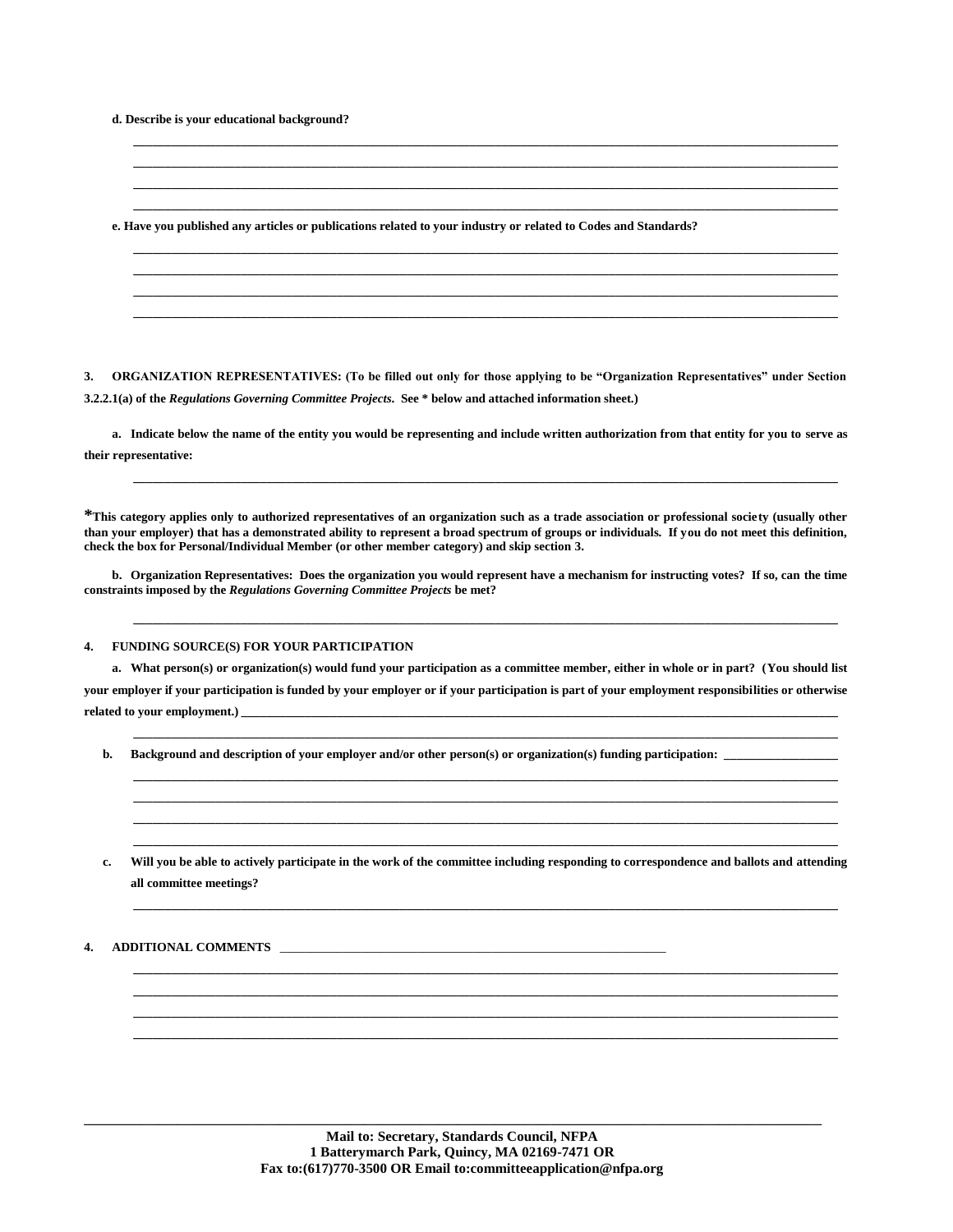**If appointed to a Technical Committee, please indicate in which format you wish to receive the ROP/ROC:**

 **□ CD Rom □ Print □ Web Download (Note: In choosing the download option you intend to view the ROP/ROC from our Website. No copy will be sent to you.)**

### **COMPLETE A SEPARATE APPLICATION FORM FOR EACH COMMITTEE ON WHICH YOU DESIRE TO SERVE. IN ORDER TO ASSURE THE PROMPT PROCESSING OF YOUR REQUEST, PLEASE BE SURE TO COMPLETE ALL QUESTIONS, ATTACH A CURRENT RÉSUMÉ (OR ANSWER APPLICABLE QUESTIONS), AND SIGN THIS APPLICATION.**

**If appointed as a member of an NFPA Technical Committee, I hereby agree as follows:**

**I agree to read and abide by all applicable NFPA rules and guidelines including, without limitation, the** *Regulations Governing Committee Projects* **and the Guide for Participants in the NFPA Codes and Standards Development Process. In addition, I hereby agree to notify the Secretary, Standards Council, of a change in status, including change of employment, organization represented, or funding source.**

**I agree that any material that I author, either individually or with others, in connection with work performed as a member of an NFPA Technical Committee shall be considered to be works made for hire for the NFPA. To the extent that I retain any rights in copyright as to such material, or as to any other material authored by me that I submit for the use of an NFPA Technical Committee in the drafting of an NFPA code, standard or other NFPA document, I hereby grant and assign all and full rights in copyright to the NFPA. I further agree and acknowledge that I acquire no rights in any publication of the NFPA and that copyright and all rights in materials produced by NFPA Technical Committees are owned by the NFPA and that the NFPA may register copyright in its own name.**

**I certify that all of the information on this application is true and accurate.**

**Signature Date (Required)**

\_\_\_\_\_\_\_\_\_\_\_\_\_\_\_\_\_\_\_\_\_\_\_\_\_\_\_\_\_\_\_\_\_\_\_\_\_\_\_\_\_\_\_\_\_\_\_\_\_\_\_\_\_\_\_\_\_\_\_\_\_\_\_\_\_\_\_\_\_\_\_\_\_\_\_\_\_\_\_